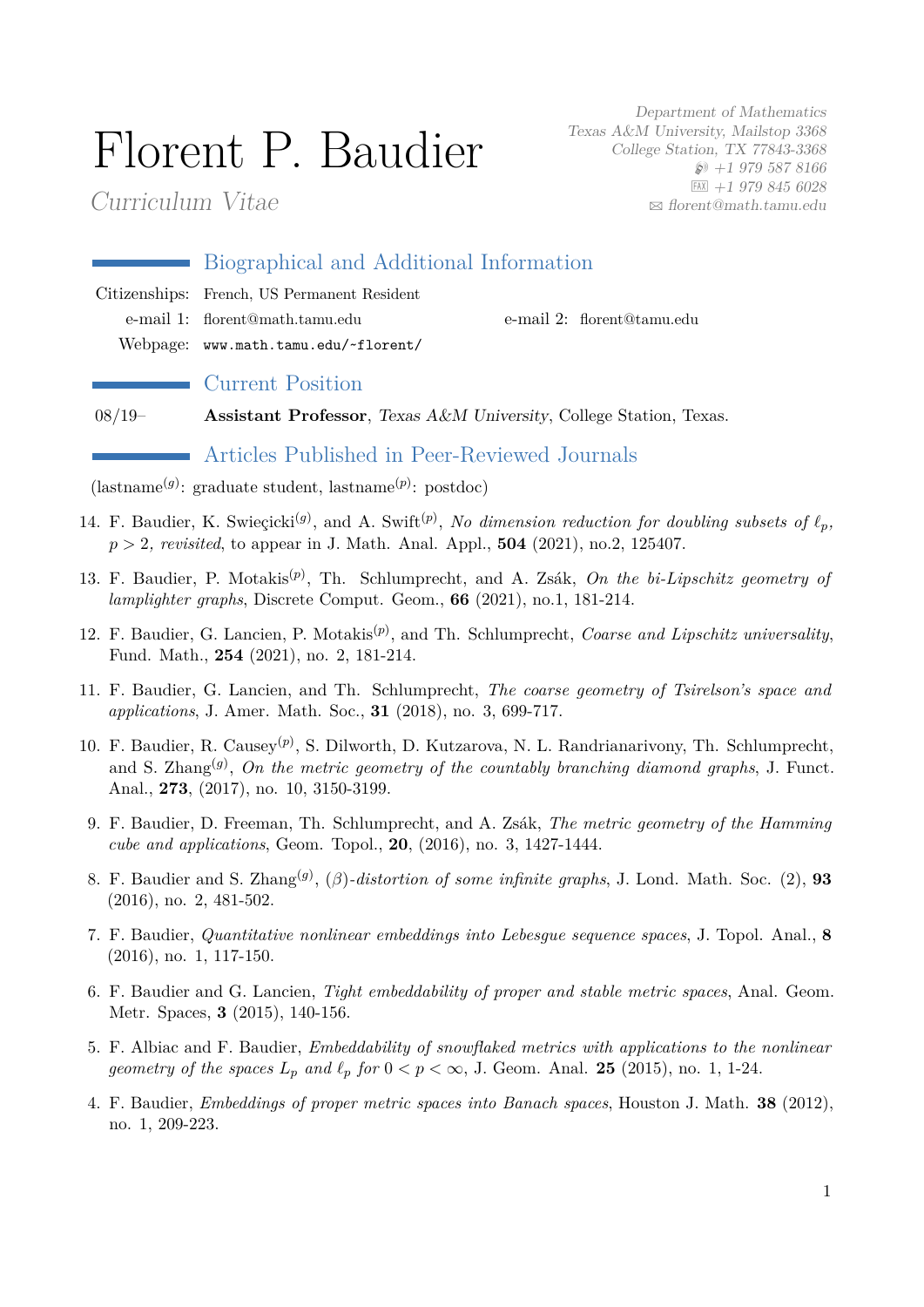- 3. F. Baudier, N. J. Kalton, and G. Lancien, *A new metric invariant for Banach spaces*, Studia Math. **199** (2010), no. 1, 73-94.
- 2. F. Baudier and G. Lancien, *Embeddings of locally finite metric spaces into Banach spaces*, Proc. Amer. Math. Soc. **136** (2008), 1029-1033.
- 1. F. Baudier, *Metrical characterization of super-reflexivity and linear type of Banach spaces*, Archiv Math. **89** (2007), 419-429.

# Articles Published in Peer-Reviewed Conference Proceedings

1. F. Baudier and R. Deville, *Lipschitz embeddings into c*0, Harmonic Analysis, Function Theory, Operator Theory, and Their Applications: Conference Proceedings, Bordeaux, June 1-4, 2015, (2018), 29-42.

# Articles Accepted for Publication in Peer-Reviewed Journals

- 2. F. Baudier, G. Lancien, P. Motakis(*p*) , and Th. Schlumprecht, *The geometry of Hamming-type metrics and their embeddings into Banach spaces*, to appear in Israel J. Math. (2020), arXiv:2004.04805 , 29 pages.
- 1. F. Baudier, G. Lancien, P. Motakis(*p*) , and Th. Schlumprecht, *A new coarsely rigid class of Banach spaces*, J. Inst. Math. Jussieu, **online first**, (2020), 19 pages.

Preprints Submitted for Publication in Peer-Reviewed Journals

- 4. F. Baudier, B. de Mendonça Braga(*p*) , Ilijas Farah, Ana Khukhro, Alessandro Vignati, R. Willett, *Uniform Roe algebras over uniformly locally finite metric spaces are rigid*, submitted (2021), arXiv:2106.11391, 25 pages.
- 3. F. Baudier and C. Gartland<sup>(p)</sup>, *Umbel convexity and the geometry of trees*, submitted (2021), arXiv:2103.16011, 46 pages.
- 2. F. Baudier, *Barycentric gluing and geometry of stable metrics*, submitted (2020), arXiv:1409.7738v2, 37 pages.
- 1. F. Baudier, P. Motakis(*p*) , and Th. Schlumprecht, and A. Zsák, *Stochastic approximation of lamplighter metrics*, submitted (2020), arXiv:2003.06093, 22 pages.

## **C** Other Publications

- 2. F, Baudier, *Asymptotic structure and nonlinear geometry of Banach spaces*, MFO Report 19/2018, (2018), (contribution to the report for the Oberwolfach Mini-Workshop: Superexpanders and Their Coarse Geometry).
- 1. F. Baudier and W. B. Johnson, Review of the book *Embeddings: bilipschitz and coarse embeddings*, by M. I. Ostrovskii, Bull. Amer. Math. Soc. **53** (2016), 495-506.

## Monographs in Preparation

- 2. F. Baudier, G. Lancien, and A. Procházka, *Nonlinear Geometry of Banach Spaces*, in preparation, commissioned by the Société Mathématique de France and to appear in the series "Cours Spécialisés".
- 1. F. Baudier, *Geometric Embeddings and Metric Invariants*, in preparation.

Mentoring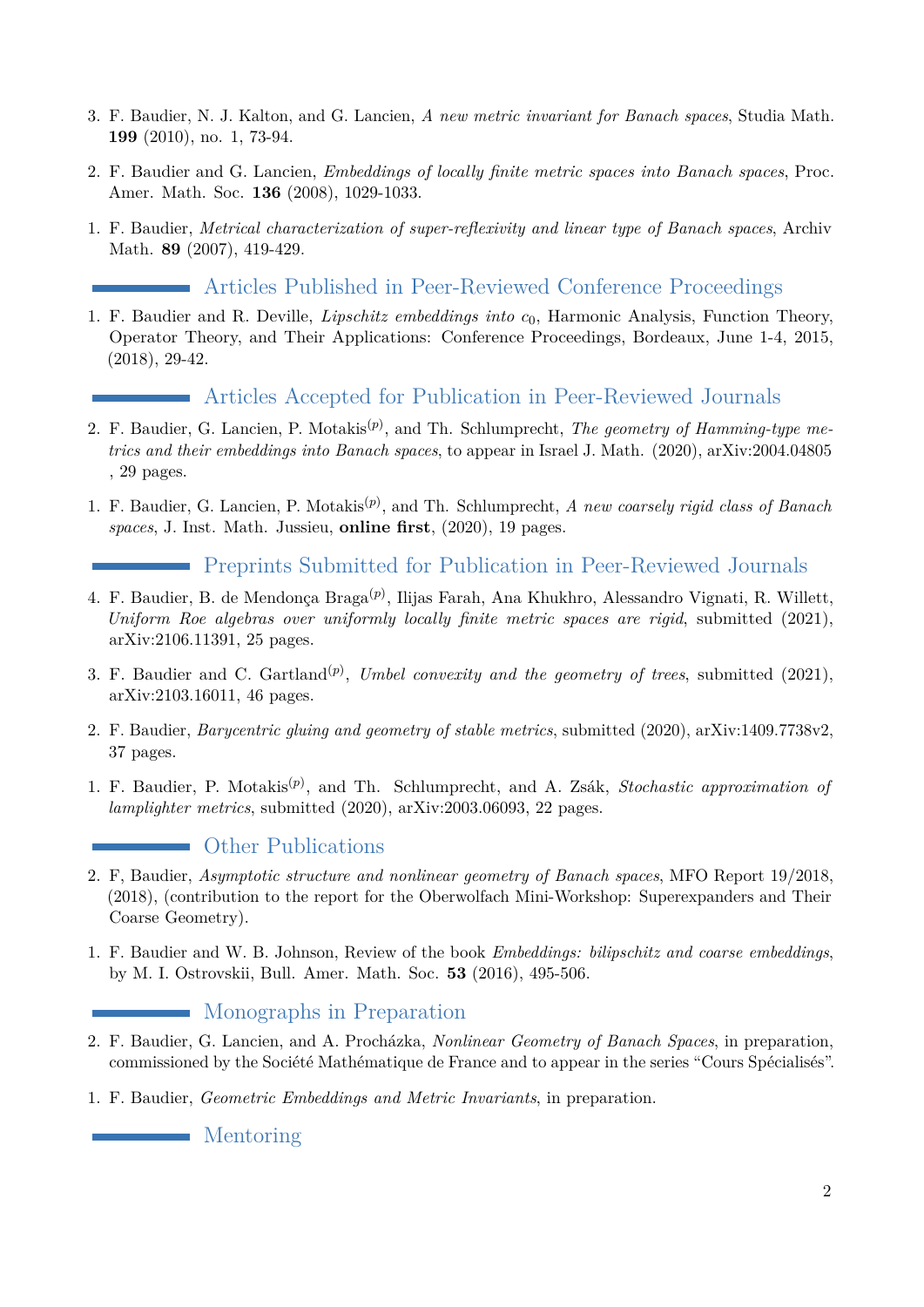Postdocs, Visiting Assistant Professors

- 2020-2023 **C. Gartland**, Texas A&M University. Ph.D. Students
- in progress **K. Swieçicki**, Texas A&M University. *co-advisor Prof. G. Yu*
- 2014-2018 **A. Swift**, Texas A&M University, now a Robotic Process Automation Programming Analyst at American Fidelity after holding a Visiting Assistant Professor position at the University of Oklahoma (2018-2020). *co-advisor Prof. Th. Schlumprecht*

Graduate Students

Spring 2021 **M. Mathey-Prévot**, Université de Neuchâtel, Master Thesis on Transportation Metrics.

*co-advisor Prof. A. Valette.*

2018 **K. Swieçicki**, Texas A&M University, Research on equivariant embeddings, MATH 691, Summer semester.

Undergraduate Students

Sum. 2021 **D. Finkel**, Texas A&M University, Coarse embeddability between Lebesgue spaces, MATH 485 Directed Studies.

## Grants, Fellowships, Scholarships

#### Federal and State Grants

- 2021-2024 **PI, NSF standard grant**, Geometry of Graphs and Banach Spaces, reference number DMS-2055604, funding period 07/01/2021-06/30/2024, total amount: \$249,460.
- 2020-2022 **PI, NSF continuing grant**, (co-PIs I. Holmes, W. B. Johnson, E. Procaccia) Workshop in Analysis and Probability, reference number DMS-1900844, funding period 06/01/2019-05/31/2022, total amount: \$174,000.
- 2020-2023 **AIM SQuaRE grant**, Expanders, Ghosts, and Roe Algebras, SQuaRE group composed of F. Baudier, B. de Mendonça Braga, I. Farah, A. Khukhro, A. Vignati, R. Willett.
- 2018-2022 **PI, NSF standard grant**, Banach Spaces and Graphs: Geometric Interactions and Applications, reference number DMS-1800322, funding period 07/01/2018-06/30/2022, total amount: \$112,771.
- 2014-2016 **PI, ANR research grant (Agence Nationale de la Recherche, French national research agency)**, NoLiGeA Project, reference number ANR-13-PDOC-0031, funding period January 2014-January 2016, total amount:  $150,000 \in (\$195,000)$ .
- 2013-2015 **Co-PI, FAPESP research grant (São Paulo Research Foundation, state of São Paulo (Brazil) research agency)**, (PI Prof. V. Ferenczi, USP) Somas torcidas, posicoes, e teoria de Ramsey, reference number 2013/11390-4, funding period: October 2013-September 2015, total amount: 76,398 R\$ (\$34,380).

#### Fellowships and Scholarships

- Fall 2011 **Invited research member**, MSRI, Berkeley, California, partially supported by an NSF grant DMS-0932078 administered by the MSRI.
- 2010-2012 **Fields Postdoctoral Fellowship**, Thematic Program on Asymptotic Geometric Analysis (6 months) and University of Alberta (18 months), declined.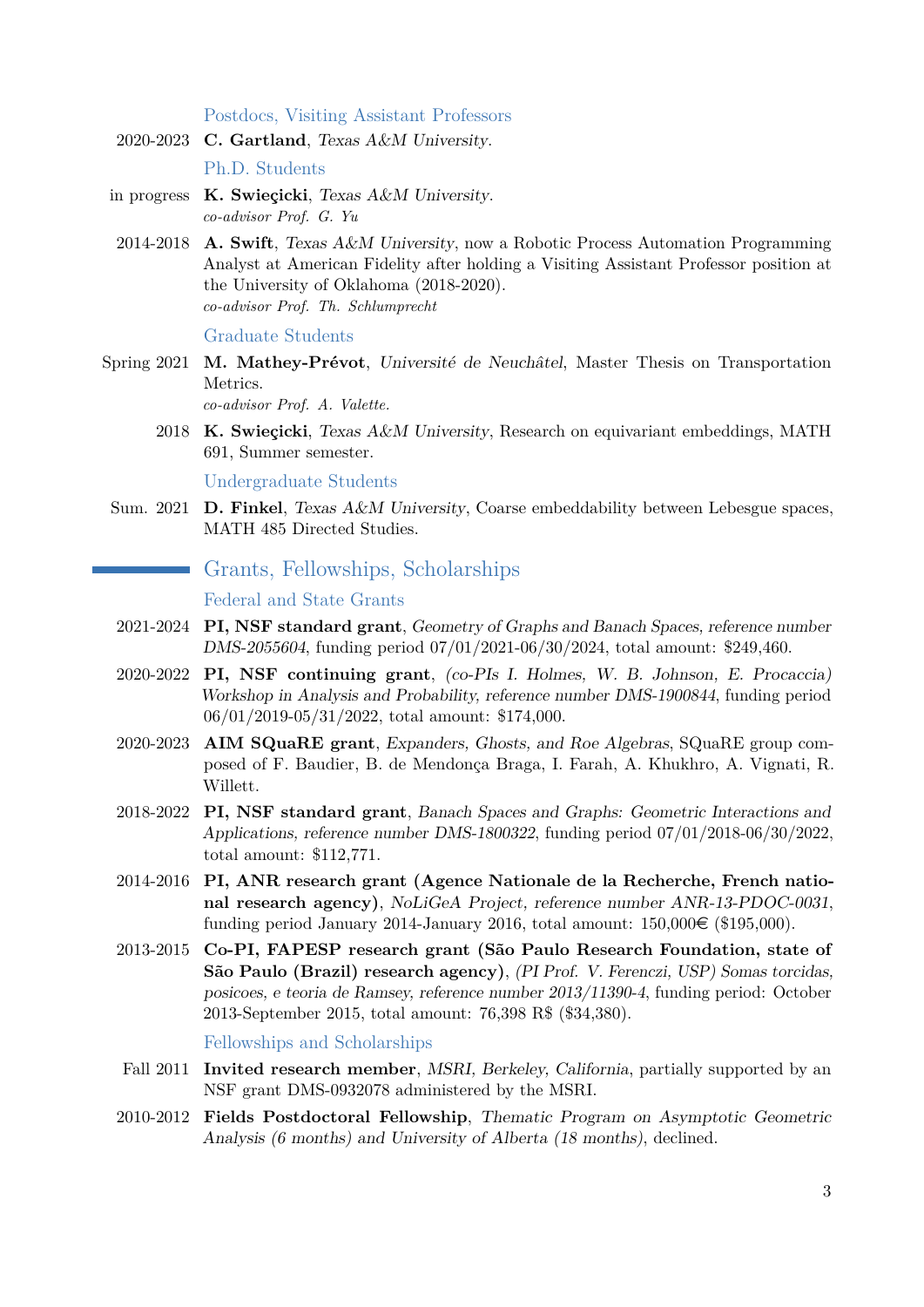2005-2008 **Ph.D. scholarship**, Université de Franche-Comté, Besançon, France.

Other external and internal grants

2014 **Internal grant**, from the Équipe d'Analyse Fonctionnelle, Université Pierre et Marie Curie (Paris 6), to support the organization of the Fall School "Metric Embeddings: Obstructions and Constructions", total amount:  $1,000 \in$ .

**External grant**, from the GDR AFHP, to support the organization of the Fall School "Metric Embeddings: Obstructions and Constructions", total amount:  $1,000 \in$ .

**Internal grant**, from the Institut de Mathématiques de Jussieu-Paris Rive Gauche, to support the organization of the Fall School "Metric Embeddings: Obstructions and Constructions", total amount:  $3,000 \in$ .

**External grant**, from the "Function Theory on Infinite Dimensional Spaces XIII" organizing committee, covering the regular registration fee, the local expenses and accommodation expenses, total amount: equivalent of  $1,500 \in$ .

2009 **External grant**, from the CCCI (Commission des Colloques et Congrès Internationaux), to attend the Workshop on Quantitative and Computational Aspects of Metric Geometry, IPAM, UCLA, California (January 2009), total amount:  $1,000 \in$ .

### Awards

2019 **2018-2019 Departmental Outstanding Teaching Award**, Texas A&M University.

#### Conference Talks

2021 **Spring Eastern Sectional Meeting of the AMS**, virtual (formerly at Brown University, Providence, RI), Special Session on Metric Techniques in Analysis, (March 2021).

*invited speaker (20-minute talk)*

2020 **10ème Rencontres d'Analyse Fonctionnelle Besançon-Neuchâtel**, Université de Neuchâtel, Neuchâtel, Suisse, (originally June 2020, postponed). *main speaker (50-minute talk)*

**Entangling Noncommutative Functional Analysis and Geometry of Banach Spaces**, CIRM (Centre International de Rencontres Mathématiques), Luminy, France, virtual (October 2020).

*main speaker (50-minute talk)*

2019 **Geometry and Analysis: Celebrating the Mathematics of Pierre Pansu**, Mathematical Institute University of Oxford, Oxford, UK, (September 2019). *main speaker (1-hour talk)*

**Spring Eastern Sectional Meeting of the AMS**, University of Connecticut, Hartford, CT, Special Session on Banach Space Theory and Metric Embeddings, (April 2019).

*invited speaker (20-minute talk)*

2018 **Recent Advances in Functional Analysis, dedicated to the memory of Joe Diestel and Victor Lomonosov**, Kent State University, Kent, Ohio, USA, (October 2018).

*invited speaker (20-minute talk)*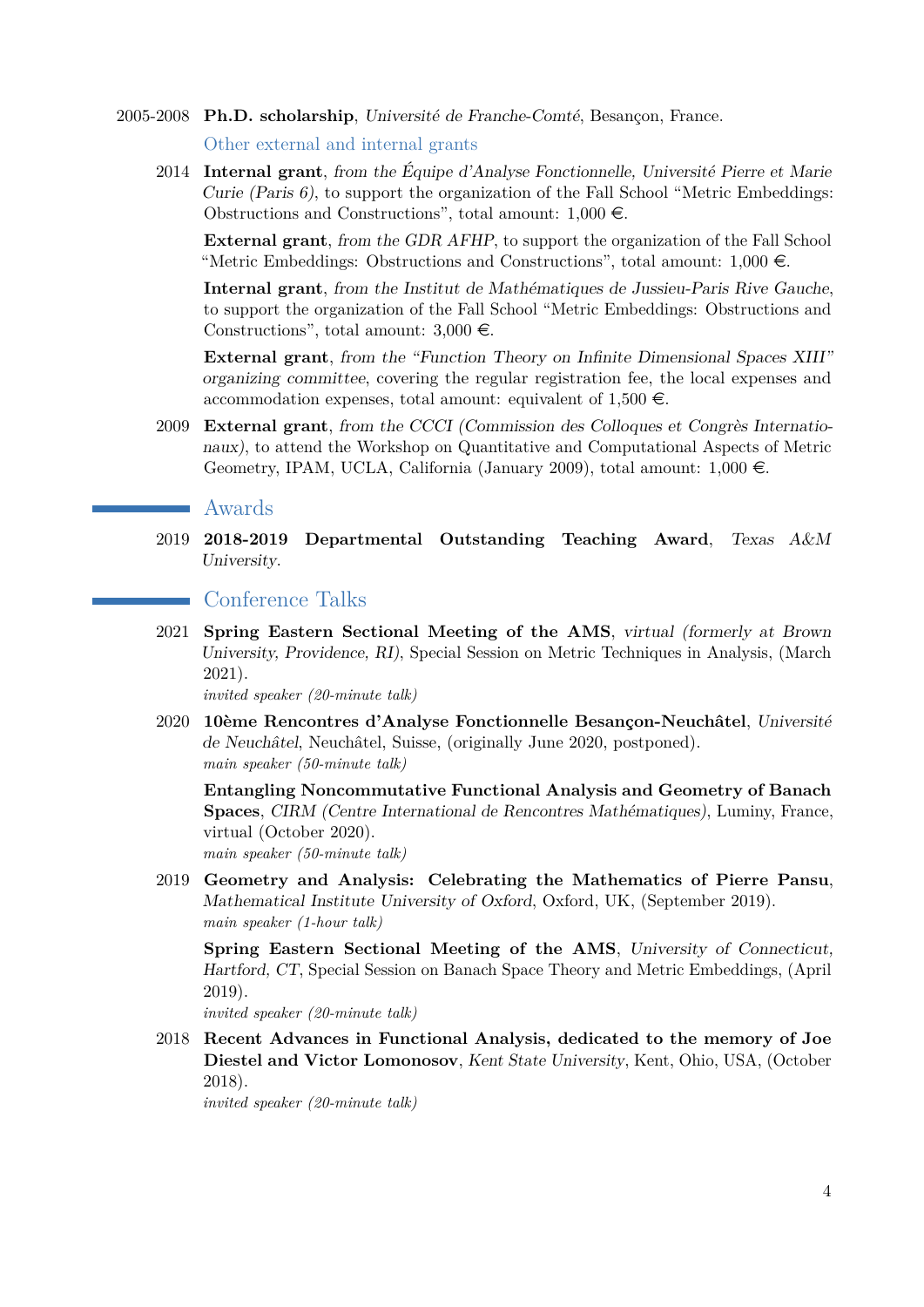**SUMIRFAS 2018**, Texas A&M University, College Station, Texas, (August 2018). *main speaker (50-minute talk)*

**Workshop on Large Scale Geometry and Applications**, The Fields Institute for Research in Mathematical Sciences, Toronto, Canada, (May 2018). *main speaker (45-minute talk)*

**Mini-Workshop: Superexpanders and Their Coarse Geometry**, MFO, Oberwolfach Research Institute for Mathematics, Oberwolfach, Germany, (April 2018). *main speaker (two 1-hour lectures)*

**Non Linear Functional Analysis**, CIRM (Centre International de Rencontres Mathématiques), Luminy, France, (March 2018). *main speaker (45-minute talk)*

2017 **Virginia Operator Theory and Complex Analysis Meeting (VOTCAM)**, University of Virginia, Charlottesville, VA, (October 2017). *main speaker (1-hour talk)*

**Fall Central Sectional Meeting of the AMS**, University of North Texas, Denton, TX, Special Session on Banach Spaces and Applications, (September 2017). *invited speaker (40-minute talk)*

**Spring Eastern Sectional Meeting of the AMS**, Hunter College, City University of New York, New York, NY, Special Session on Banach Space Theory and Metric Embeddings, (May 2017). *invited speaker (20-minute talk)*

2016 **Annual Meeting of the French Functional Analysis Research Network (GDR AFHP)**, Institut de Mathématiques de Toulouse, Toulouse, France, (October 2016).

*plenary speaker (50-minute talk)*

**6ème Rencontres d'Analyse Fonctionnelle Besançon-Neuchâtel**, LMB, Université de Franche-Comté, Besançon, France, (June 2016). *main speaker (50-minute talk)*

**Workshop in Functional Analysis**, Universidad Politécnica de Cartagena, Cartagena, Spain, (June 2016). *plenary speaker (declined)*

2015 **Relations Between Banach Space Theory and Geometric Measure Theory**, Mathematics Institute, University of Warwick, Coventry, England, (June 2015). *invited speaker (30-minute talk)*

**Banach spaces and their applications in analysis**, CIRM (Centre International de Rencontres Mathématiques), Luminy, France, (January 2015). *main speaker (50-minute talk)*

2014 **Conference on Geometric Functional Analysis and its Applications**, LMB, Université de Franche-Comté, Besançon, France, (October 2014). *main speaker (50-minute talk)*

**Banach Methods in Non Commutative Geometry**, Fundan University, Shangai, China, (June 2014).

*plenary speaker (50-minute talk)*

**4ème Rencontres d'Analyse Fonctionnelle Besançon-Neuchâtel**, LMB, Université de Franche-Comté, Besançon, France, (May 2014). *main speaker (45-minute talk)*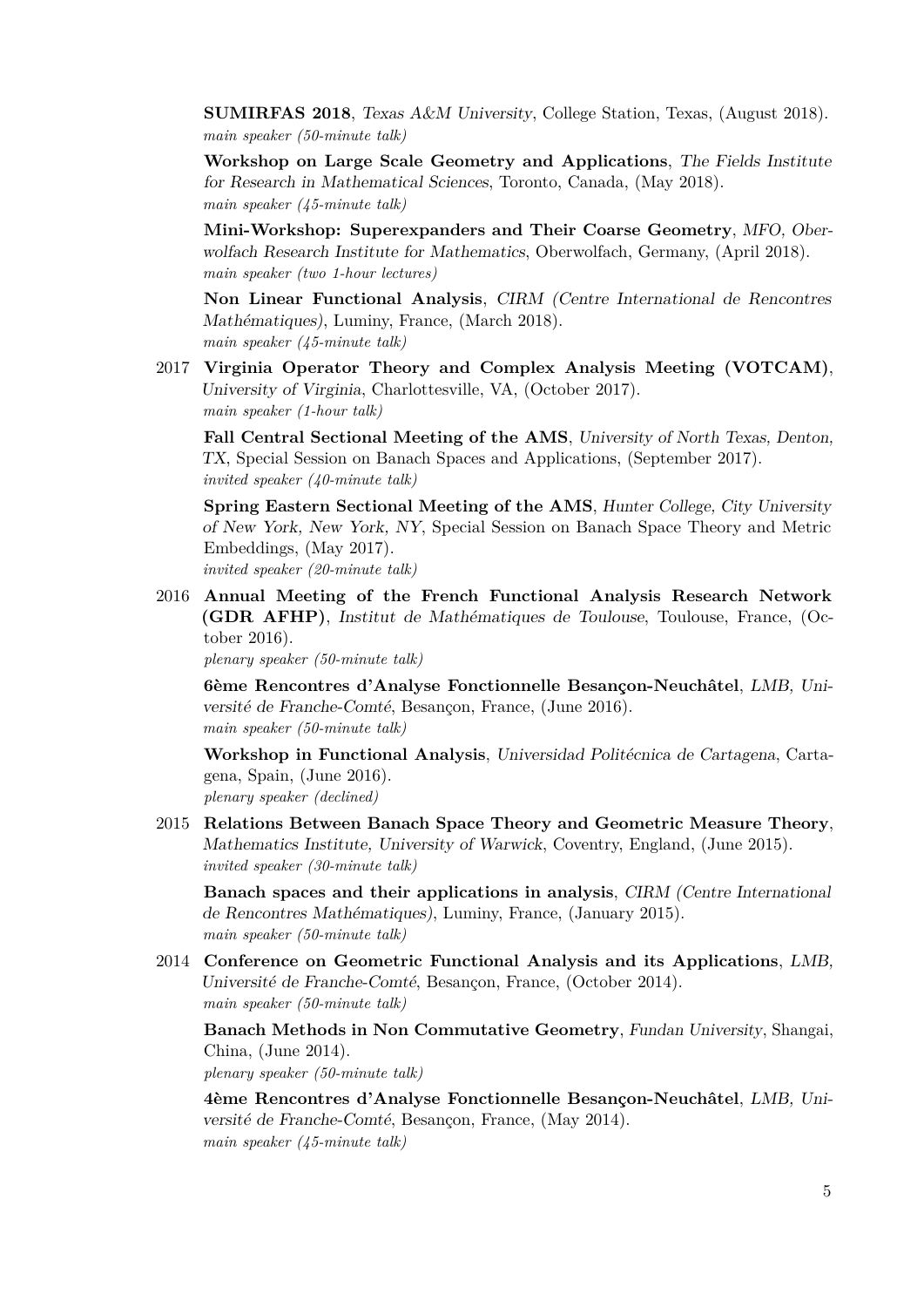**Function Theory on Infinite Dimensional Spaces XIII**, Instituto de Ciencias Matemáticas, Madrid, Spain, (February 2014). *invited speaker (30-minute talk)*

**Joint Mathematics Meeting**, Baltimore, Maryland, Special Session on Banach Spaces, Metric Embeddings and Applications, (January 2014). *invited speaker (20-minute talk)*

2013 **Fall Central Sectional Meeting of the AMS**, Washington University, St. Louis, Missouri, Special Session on Linear and Non-linear Geometry of Banach Spaces, (October 2013).

*invited speaker (20-minute talk)*

**Banach Spaces: Geometry and Analysis**, Institute of Advanced Studies (IAS) at the Hebrew University of Jerusalem, Jerusalem, Israel, (May 2013). *contributed talk (30-minute talk)*

2012 **Annual Meeting of the French Functional Analysis Research Network (GDR AFHA)**, Université de Marne La Vallée, Paris, France, (October 2012). *contributed talk (30-minute talk)*

**Banach Space Theory**, Banff International Research Station (BIRS), Banff, Alberta, Canada, (March 2012). *main speaker (50-minute talk)*

2011 **Embedding Problems in Banach Spaces and Group Theory**, Mathematical Science Research Institute (MSRI), Berkeley, California, (October 2011). *main speaker (50-minute talk)*

**Discrete Analysis Embeddings Workshop**, Isaac Newton Institute for Mathematical Sciences (INIMS), Cambridge, England, (January 2011). *main speaker (50-minute talk)*

- 2010 **SUMIRFAS 2010**, Texas A&M University, College Station, Texas, (August 2010). *invited speaker (30-minute talk)*
- 2009 **Function Theory on Infinite Dimensional Spaces XI**, Universidad Complutense de Madrid, Madrid, Spain, (December 2009). *contributed talk (30-minute talk)*

**Annual Meeting of the French Functional Analysis Research Network (GDR AFHA)**, Université de Franche-Comté, Besançon, France, (November 2009). *contributed talk* (30-minute talk)

- 2009 **Affine Isometric Actions of Discrete Groups**, Centro Stefano Franscini, Ascona, Switzerland, (July 2009). *contributed talk (30-minute talk)*
- 2008 **Annual Meeting of the French Functional Analysis Research Network (GDR AFHA)**, Université d'Orléans, Orléans,France, (October 2008). *contributed talk (30-minute talk)*

**Spring Conference on Banach spaces**, (Organized by the Mathematical Institute of Czech Academy of Sciences, Prague), Pazeky, Czech Republic, (April 2008). *contributed talk (30-minute talk)*

2007 **Geometric Linearization of Graphs and Groups**, Centre Interfacultaire Bernoulli, EPFL Lausanne, Switzerland, (January 2007). *invited contributed talk (20-minute talk)*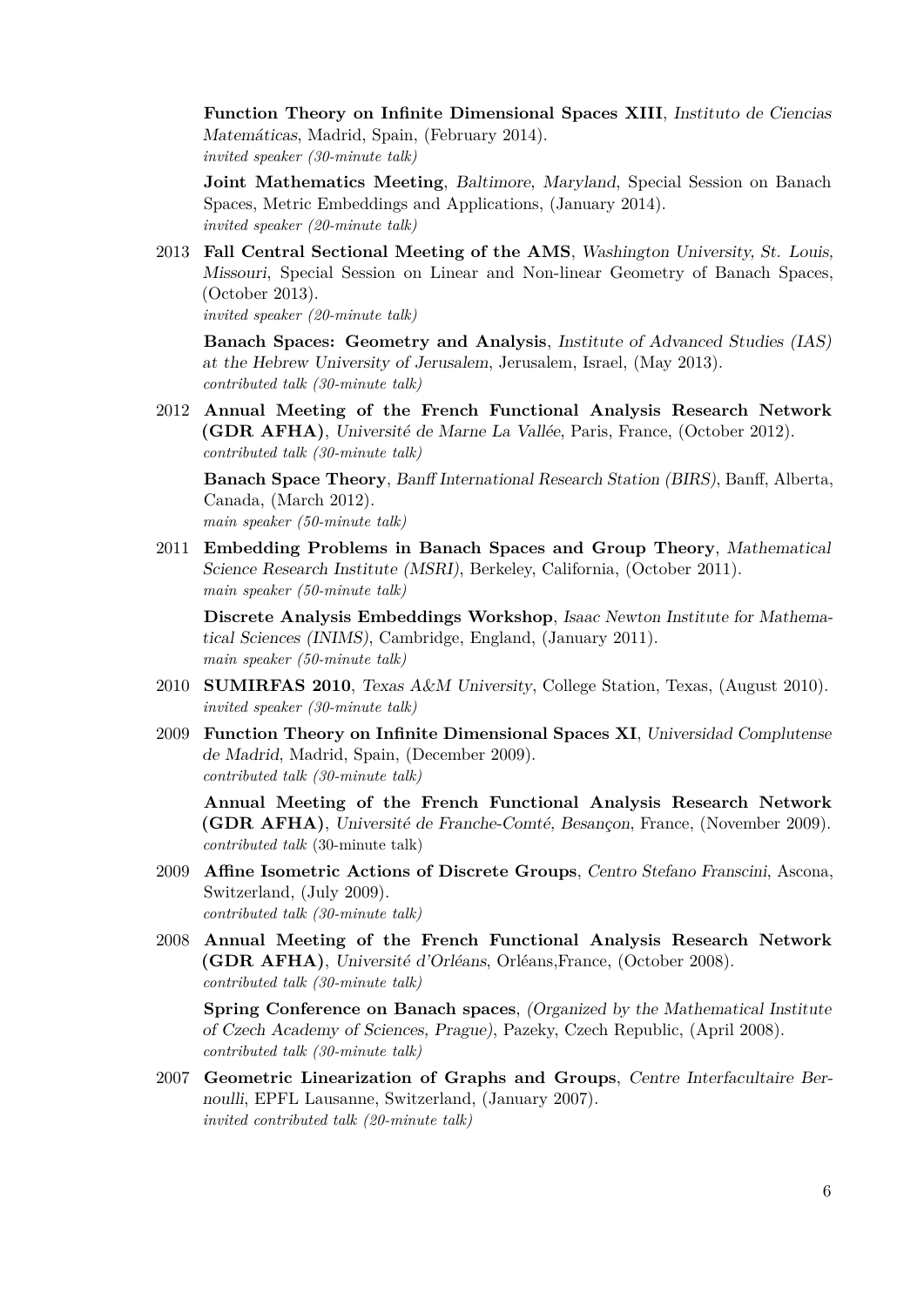2006 **Annual Meeting of the French Functional Analysis Research Network (GDR AFHA)**, Université des Sciences et Technologies de Lille, Lille, France, (September 2006). *contributed talk* (30-minute talk)

Lecture Series, Mini-courses, Schools

2015 **Group Actions and Metric Embeddings**, Kyoto University, Kyoto, Japan, (September 2015).

*mini-course speaker (three 1-hour talks)*

- 2010 **Lectures of the** 3*rd* **Roman Cycle**, Institut de Mathématiques de Neuchâtel, Embeddings of Metric Spaces and Applications, (Spring 2010). *semester-long course*
- 2009 **Summer School, Geometry and Analysis in the Theory of Computation**, Indiana University, Bloomington, Indiana, (August 2009). *2-hour lecture*

# Colloquium and Seminar Talks

2021 **Functional Analysis and Descriptive Set Theory Seminar**, University of São Paulo, virtual, São Paulo, Brazil (June 2021).

**Operator Theory Seminar at UVA**, University of Virginia, Richmond, virtual (February 2021).

2020 **Banach Spaces Webinar**, University of North Texas, Denton, virtual, moderated by Buyamin Sari, (July 2020).

**Analysis Seminar**, University of Connecticut, Hartford, Connecticut, (originally April 2020-postponed).

2019 **Colloquium**, University of Mississippi, Oxford, Mississippi, (March 2019).

**Groups and Dynamics Seminar**, Texas A&M University, College Station, Texas, (February 2019).

**Colloquium**, Iowa State University, Ames, Iowa, (February 2019).

**Colloquium**, Texas A&M University, College Station, Texas, (January 2019).

- 2018 **Analysis Seminar**, University of Houston, Houston, Texas, (October 2018). **Colloquium**, Saint Louis University, Saint Louis, Missouri, (April 2018).
- 2017 **Séminaire d'Analyse Fonctionnelle**, IMJ-PRG, Université Paris VI-Pierre et Marie Curie, Paris, France, (June 2017).

**Functional Analysis Seminar**, Université de Franche-Comté, Besançon, France, (June 2017).

2016 **Functional Analysis Seminar**, Université de Franche-Comté, Besançon, France, (May 2016).

**Calderón-Zygmund Analysis Seminar**, University of Chicago, Chicago, Illinois, (March 2016).

2015 **Analysis Seminar**, Miami University, Oxford, Ohio, (November 2015). **Colloquium**, Miami University, Oxford, Ohio, (November 2015).

**Analysis Seminar**, University of Illinois at Urbana-Champaign, Urbana-Champaign, Illinois, (October 2015).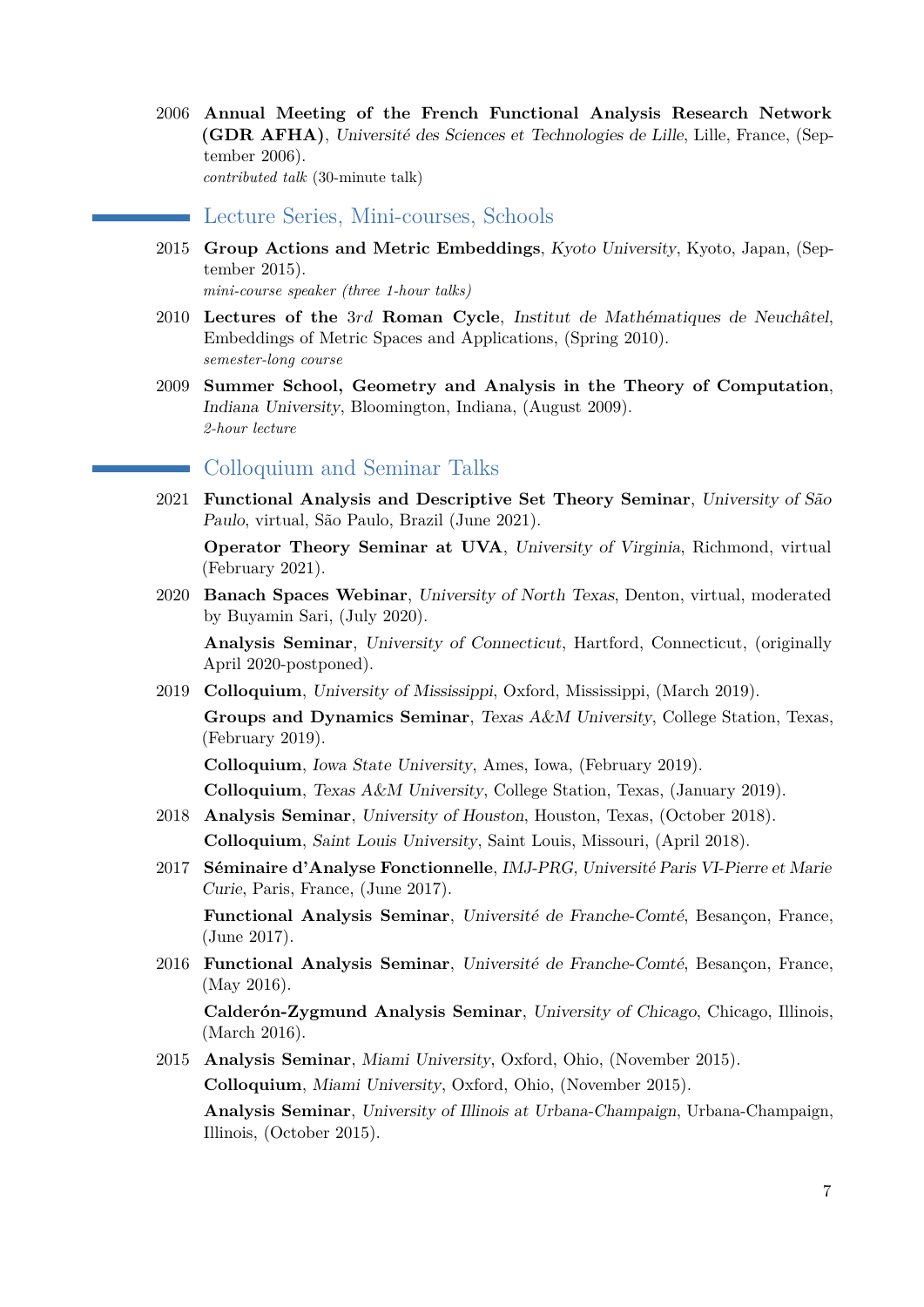**Colloquium**, Florida Atlantic University, Boca Raton, Florida, (September 2015).

**Groups and Analysis Seminar**, Université de Neuchâtel, Switzerland, (June 2015).

**Séminaire d'Initiation à l'Analyse**, IMJ-PRG, Université Paris VI-Pierre et Marie Curie, Paris, France, (June 2015).

**Logic Seminar**, University of Illinois at Chicago, Chicago, Illinois, (March 2015).

**Analysis Seminar**, Universidad Complutense de Madrid, Madrid, Spain, (January 2015).

2014 **Functional Analysis Seminar**, Universidade de São Paulo, São Paulo, Brazil, (August 2014).

two talks

**Séminaire d'Initiation à l'Analyse**, Université Paris VI-Pierre et Marie Curie, Paris, France, (January 2014).

**Colloquium**, Kansas State University, Manhattan, Kansas, (January 2014).

2013 **Interview Maître de Conférence (ranked** 6 *th***)**, Université Paris VII-Denis Diderot, Paris, France, (May 2013).

**Functional Analysis Seminar**, Université de Franche-Comté, Besançon, France, (May 2013).

**Millican Colloquium**, University of North Texas, Denton, Texas, (April 2013).

2012 **Groups and Dynamics Seminar**, Texas A&M University, College Station, Texas, (October 2012).

**Analysis Seminar**, Universidad Complutense de Madrid, Madrid, Spain, (June 2012). **Analysis Seminar**, Universidad Pública de Navarra, Pampelona, Spain, (June 2012).

- 2011 **Functional Analysis Seminar**, Université de Franche-Comté, Besançon, France, (January 2011).
- 2010 **Groups and Analysis Seminar**, Université de Neuchâtel, Switzerland, (December 2010).
- 2009 **Colloquium of the Mathematical Analysis Department**, Universidad Complutense de Madrid, Madrid, Spain, (October 2009).

**Functional Analysis Seminar**, Université des Sciences et Technologies de Lille, Lille, France, (May 2009).

2008 **Workshop on Operator Algebras**, Université d'Orléans, Orléans, Orléans, France. (February 2008)

**Analysis Seminar**, IMB, Université de Bordeaux 1, Bordeaux, France, (March 2008).

Synergistic Activities

Conference Organization

- 2022 **Joint AMS-SMF-EMS Meeting**, Special Session on "Quantitative Geometry of Transportations Metrics", Grenoble, France, postponed (originally 5-9 July 2020). *chair (co-organizers Profs. D. Cordero-Erausquin, A. Eskenazis, and E. Pernecka)*
- 2021 **SUMIRFAS 2021**, Texas A&M University, College Station, Texas, July 30-August 1 2021, hybrid.

*chair (co-organizers Profs. W. B. Johnson, I. Holmes, E. Procaccia)*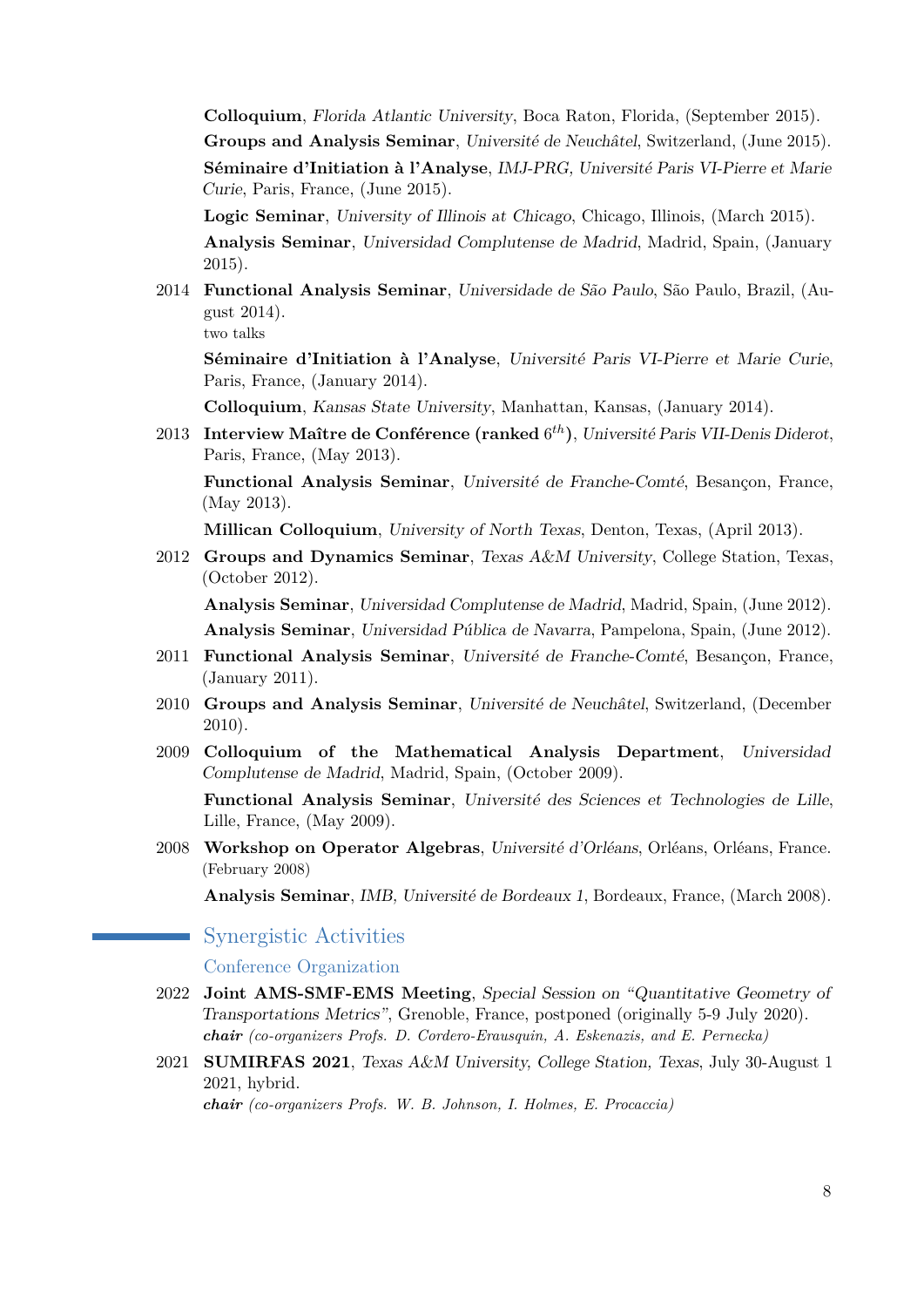- 2016 **Workshop in Analysis and Probability**, Concentration Week on "Metric Spaces: Analysis, Embeddings into Banach Spaces, and Applications", Texas A&M University, College Station, Texas, 5-9 July 2016. *chair (co-organizers Profs. M. Ostrovskii, Th. Schlumprecht, and N. Randrianarivony)*
- 2014 **Fall School**, Metric Embeddings: Constructions and Obstructions, Institut Henri Poincaré, Paris, France, 3-7 November 2014. *chair (co-organizers Profs. G. Godefroy, P. Pansu, and R. Tessera)*

**First Brazilian Workshop in Geometry of Banach Spaces**, Maresias, São Paulo state, Brazil, 25-29 August 2014.

*organizer (co-organizers Profs. J. L. Abad, C. Brech, V. Ferenczi (chair), and E. Galego)*

- 2011 **Workshop in Analysis and Probability**, Concentration Week on "Non-Linear Geometry of Banach Spaces, Differentiability and Geometric Group Theory", Texas A&M University, College Station, Texas, 1-5 August 2011. *chair (co-organizers Profs. W. B. Johnson, P. Nowak, and B. Sari)*
- 2010 **Rencontres d'Analyse Fonctionnelle Neuchâtel-Besançon**, Université de Neuchâtel, Neuchâtel, Switzerland, 3-4 June 2010.

*founder and organizer (co-founder and co-organizer Prof. A. Valette)*

Seminar Organization

**Banach and Metric Space Geometry Seminar**, Texas A&M University, (2020–). *main organizer*

**Working Seminar on Nonlinear Geometries**, Texas A&M University, (2012–). *organizer (co-organizer Prof. G. Paouris)*

**Banach Spaces Seminar**, Texas A&M University, (2010-2016). *main organizer*

#### Service Activities

**Academic Professional Track Committee**, Texas A&M University-Department of Mathematics, Fall 2018-2020.

*elected member*

**Academic Professional Track Teaching Committee**, Texas A&M University-Department of Mathematics, Fall 2018.

*appointed member*

**Graders and Undergraduate Teaching Assistants Operations**, Fall 2018-Fall 2019.

*appointed supervisor*

Outreach Activities

Outreach talk at the Texas A&M Math Club (April 2017).

Title: When the spaces of Stefan Banach and Maurice Fréchet meet the approximation algorithms of theoretical computer scientists.

Editorial Activities

Referee Ann. Funct. Anal. Bull. Belg. Math. Soc. Simon Stevin – Bul. Lond. Math. Soc. Discrete Math. Colloquium Mathematicum Forum Math. Pi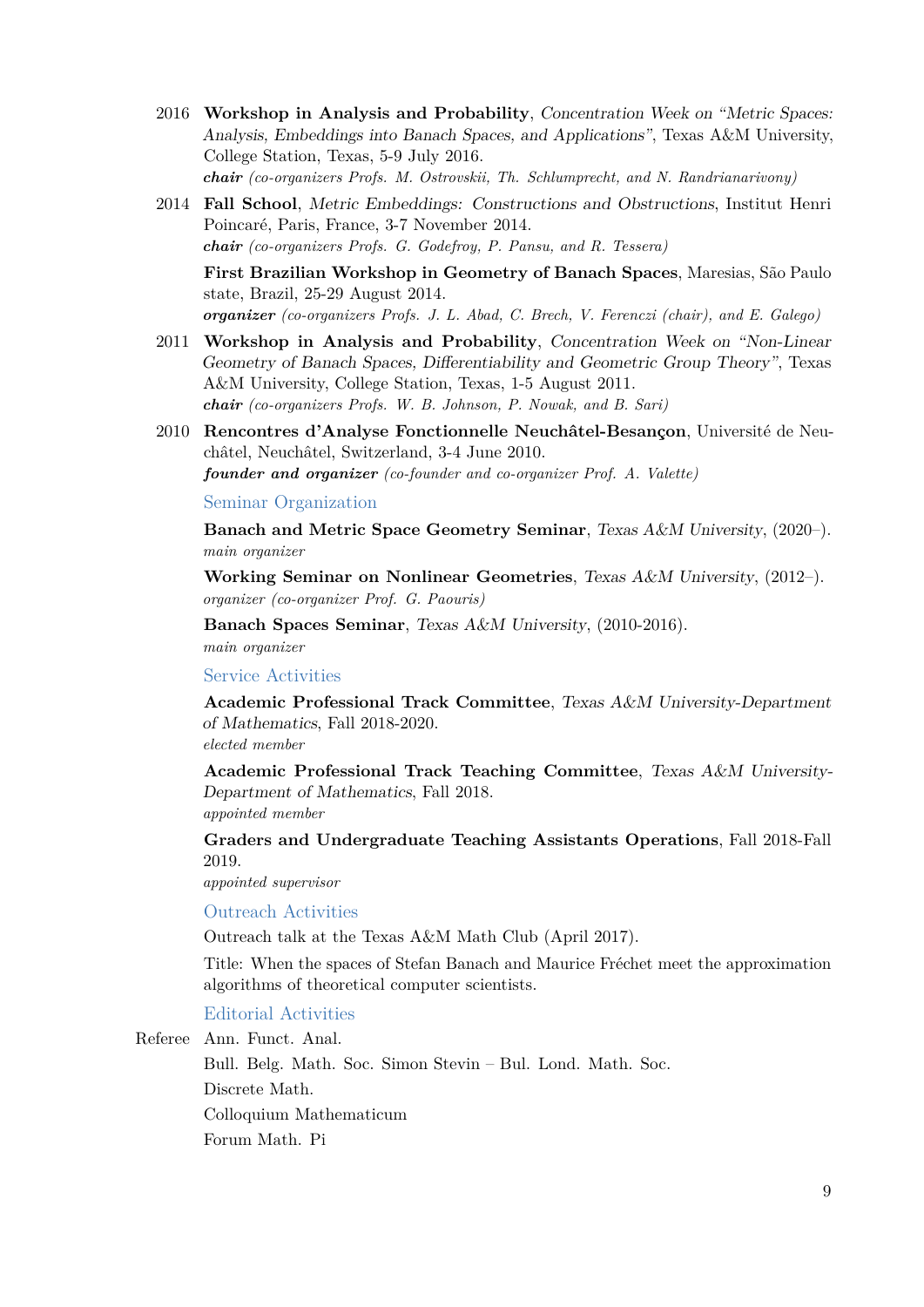Houston J. Math. Int. Math. Res. Not. IMRN – Israel J. Math. – Invent. Math. J. Approx. Theory – J. Funct. Anal. – J. Math. Anal. Appl. – J. Topol. Anal. Math. Ann. – Mathematical Inequalities & Applications – Mediterr. J. Math. Nat. Acad. Sci. Lett. Positivity – Proc. Amer. Math. Soc. Proceedings volume for the conference on Operator Theory and its Applications Studia Math. Trans. Amer. Math. Soc. Reviewer Zentralblatt MATH (since 2013). MathSciNet (since 2010).

Scientific Organization Memberships American Mathematical Society (since 2012) Société Mathématique Européenne (since 2012) Société Mathématique de France (since 2012)

## Teaching Experience

#### Graduate level

- 2022 **Mathematical Algorithms and their Implementations**, MATH 689, TAMU, Spring. instructor
- 2020 **Topics Course in "Metric Invariants: Algorithmic and Geometric Applications"**, MATH 689, TAMU, Fall. instructor
- 2019 **Introduction to classical analysis**, MATH 615, TAMU, Fall (from mid-semester). instructor
- 2016 **Topics Course in "Geometry of Metric Spaces"**, MATH 663, TAMU, Spring. instructor

Undergraduate level

- 2019 **Foundations of Mathematics**, MATH 300, TAMU, 2 sections, Fall. instructor
- 2018 **Foundations of Mathematics**, MATH 220, TAMU, 3 sections, Fall. instructor
- 2017 **Foundations of Mathematics**, MATH 220, TAMU, 1 section, Fall. instructor

**Calculus**, MATH 172, TAMU, 2 sections, Fall. instructor

2016 **Foundation of Mathematics**, MATH 220, TAMU, 2 sections, Fall. instructor

**Engineering Mathematics I**, MATH 151, TAMU, 3 sections, Fall. instructor

2015 **Differential Equations**, MATH 308, TAMU, (2 sections), Fall. instructor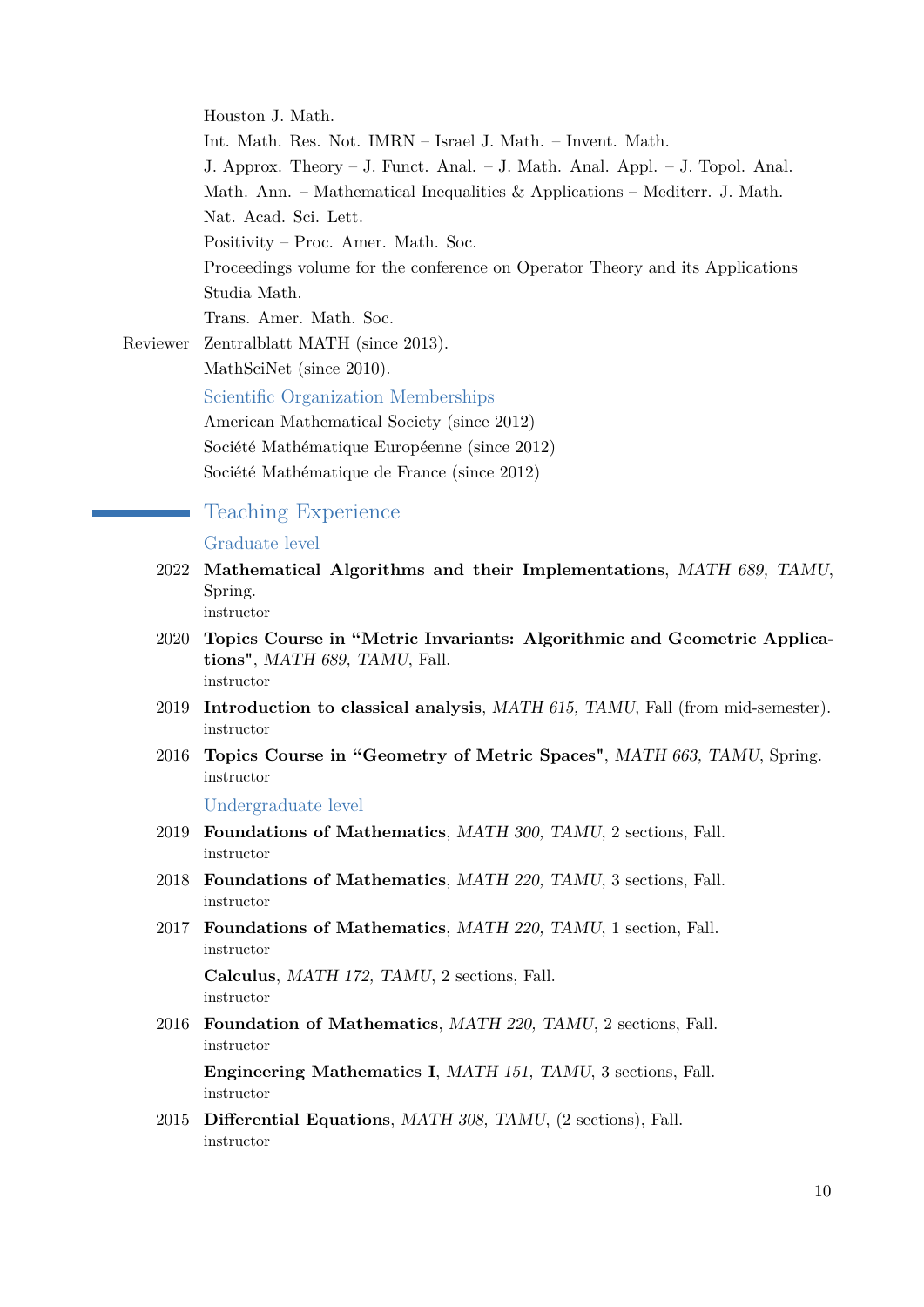**Differential Equations**, MATH 308, TAMU, (2 sections), Summer. instructor

**Differential Equations**, MATH 308, TAMU, (2 sections), Spring. instructor

2013 **Engineering Mathematics III**, MATH 251, TAMU, 2 sections, Fall. instructor

**Linear Algebra**, MATH 304, TAMU, 1 section, Summer. instructor

**Differential Equations**, MATH 308, TAMU, 1 section, Spring. instructor

2012 **Engineering Mathematics I**, MATH 151, TAMU, 6 sections, Fall. instructor

**Linear Algebra**, MATH 304, TAMU, 1 section, Summer. instructor

**Engineering Mathematics II**, MATH 152, TAMU, 6 sections, Spring. instructor

**Differential Equations**, MATH 308, TAMU, 1 section, Spring. instructor

2011 **Engineering Mathematics II**, MATH 152, TAMU, 4 sections, Summer. instructor

**Engineering Mathematics I**, MATH 151, TAMU, 6 sections, Spring. instructor

2009 **Analysis for** 1*st* **year undergraduate biology students**, Université de Franche-Comté, Spring.

teaching assistant in charge of recitations (60 students)

2008 **Analysis for** 1*st* **year undergraduate biology students**, Université de Franche-Comté, Fall.

teaching assistant in charge of recitations (60 students)

Teaching at École Nationale Supérieure de Micro-Méchanique (ENSMM)

2005–2008 **Additional Analysis and Modeling 2**, (distribution theory in one dimension, convolution of distributions, Fourier and Laplace transforms of distributions), ENSMM (Engineering School), Spring and Fall. instructor and course coordinator (100 students per semester)

Examinator in "Classes préparatoires aux Grandes Écoles" (CPGE)

- 2008–2009 **MP section (math-physics second year students)**, Lycée Victor Hugo, Besançon, France, weekly, Spring and Fall. oral examinator
- 2007–2008 **MPSI section (math-physics first year students)**, Lycée Victor Hugo, Besançon, France, weekly, Spring and Fall. oral examinator

Study Abroad Programs (Summer semester in Besançon, France)

2020 **Advanced Calculus I**, MATH 409, TAMU.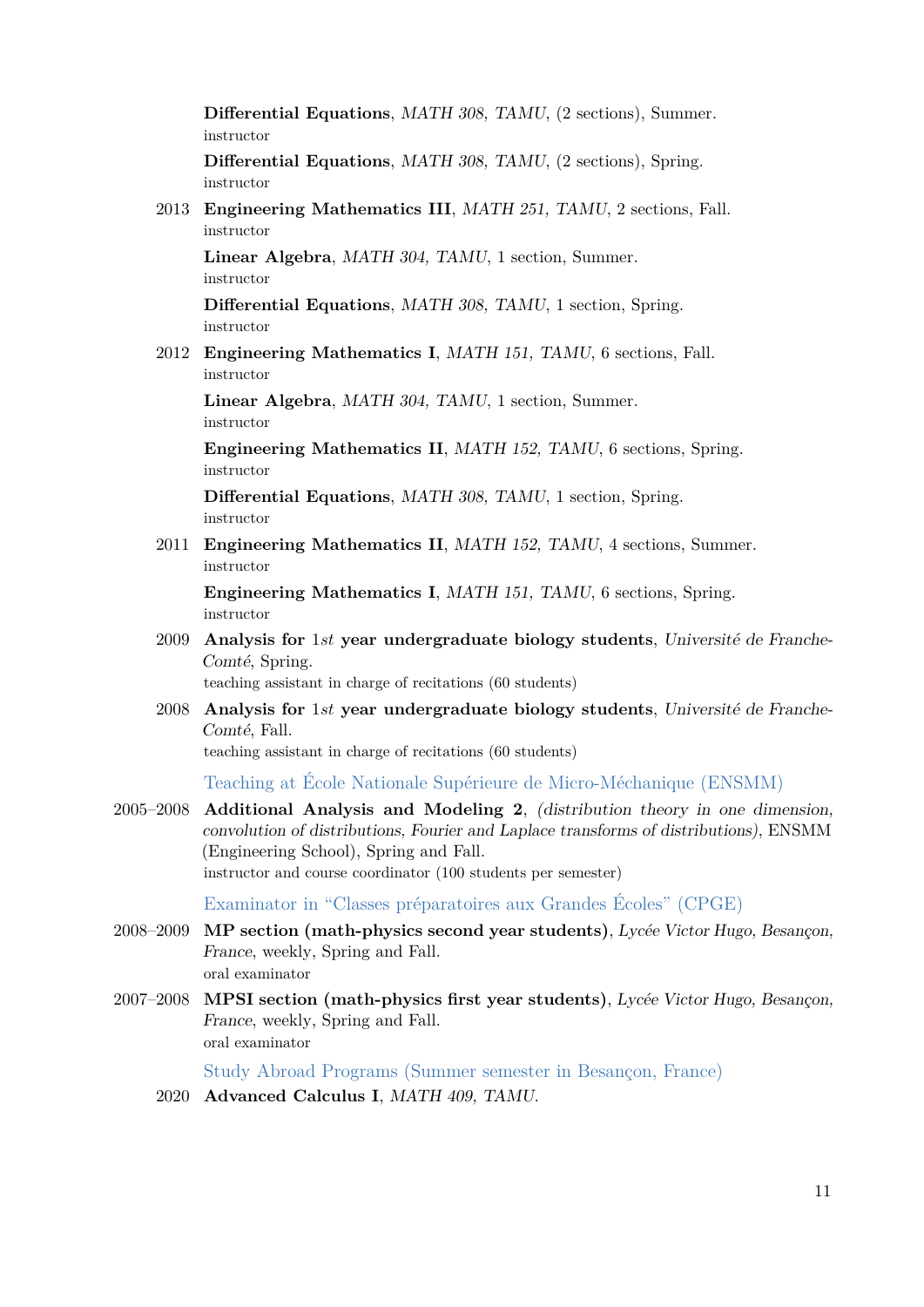**Directed Studies**, MATH 485, TAMU.

instructor and faculty leader (12 students, program canceled after the recruiting and predeparture preparation phases)

- 2019 **Advanced Calculus I**, MATH 409, TAMU. **Directed Studies**, MATH 485, TAMU. instructor and faculty leader (17 students)
- 2018 **Advanced Calculus I**, MATH 409, TAMU. **Directed Studies**, MATH 485, TAMU. instructor and faculty leader (18 students)
- 2017 **Advanced Calculus I**, MATH 409, TAMU. **Directed Studies**, MATH 485, TAMU. instructor and faculty leader (students)
- 2016 **Advanced Calculus I**, MATH 409, TAMU. **Directed Studies**, MATH 485, TAMU. instructor and faculty leader (students)

#### Former Positions

- 09/17–08/19 **Instructional Assistant Professor**, with a special appointment to the Graduate Faculty, Texas A&M University, College Station, Texas.
- 10/10–08/17 **Visiting Assistant Professor**, with a special appointment to the Graduate Faculty, Texas A&M University, College Station, Texas.
- 01/14–01/15 **ANR Fellow**, NoLiGeA Project, Institut de Mathématiques de Jussieu-Paris Rive Gauche, Université Pierre et Marie Curie (Paris 6), Paris, France.
- Fall 2011 **Research Member**, Mathematical Science Research Institute, Berkeley, California.
- 01/10–09/10 **Postdoc FNS**, Université de Neuchâtel, Neuchâtel, Switzerland.
- 09/09–12/09 **Postdoc IMI**, Universidad Complutense de Madrid, Madrid, Spain.
- 09/08–08/09 **Teaching and Research Assistant**, Université de Franche-Comté, Besançon, France.
- 09/05–08/08 **Ph.D. student with scholarship**, Université de Franche-Comté with a teaching appointment at ENSMM (Engineering School), Besançon, France.

#### **Education**

- 2005–2008 **Ph.D. degree in Mathematics**, Université de Franche-Comté, Besançon, France. Studies for a Ph.D. degree (with scholarship) under the supervision of Prof. Gilles Lancien.
- 2002–2005 **M.Sc. degree in Mathematics**, Université de Franche-Comté, Besançon, France. M.Sc. thesis: Extension of bi-Lipschitz mappings between *L<sup>p</sup>* spaces, prepared under the supervision of Prof. Gilles Lancien.
- 2003–2004 **Agrégation de Mathématiques preparation**, Université de Franche-Comté, Besançon, France. Intensive preparatory year to the nation-wide educational contest called Agrégation de Mathématiques; selected 99*th* out of 2560 candidates in 2005.
- 2001–2002 **B.Sc. degree in Mathematics**, Université de Franche-Comté, Besançon, France. Studies for a "Licence de Mathématiques Pures" (equivalent to a B.Sc. degree in Mathematics)
- 1998–2001 **Classes préparatoires aux Grandes Écoles**, Lycée Victor Hugo, Besançon, France.